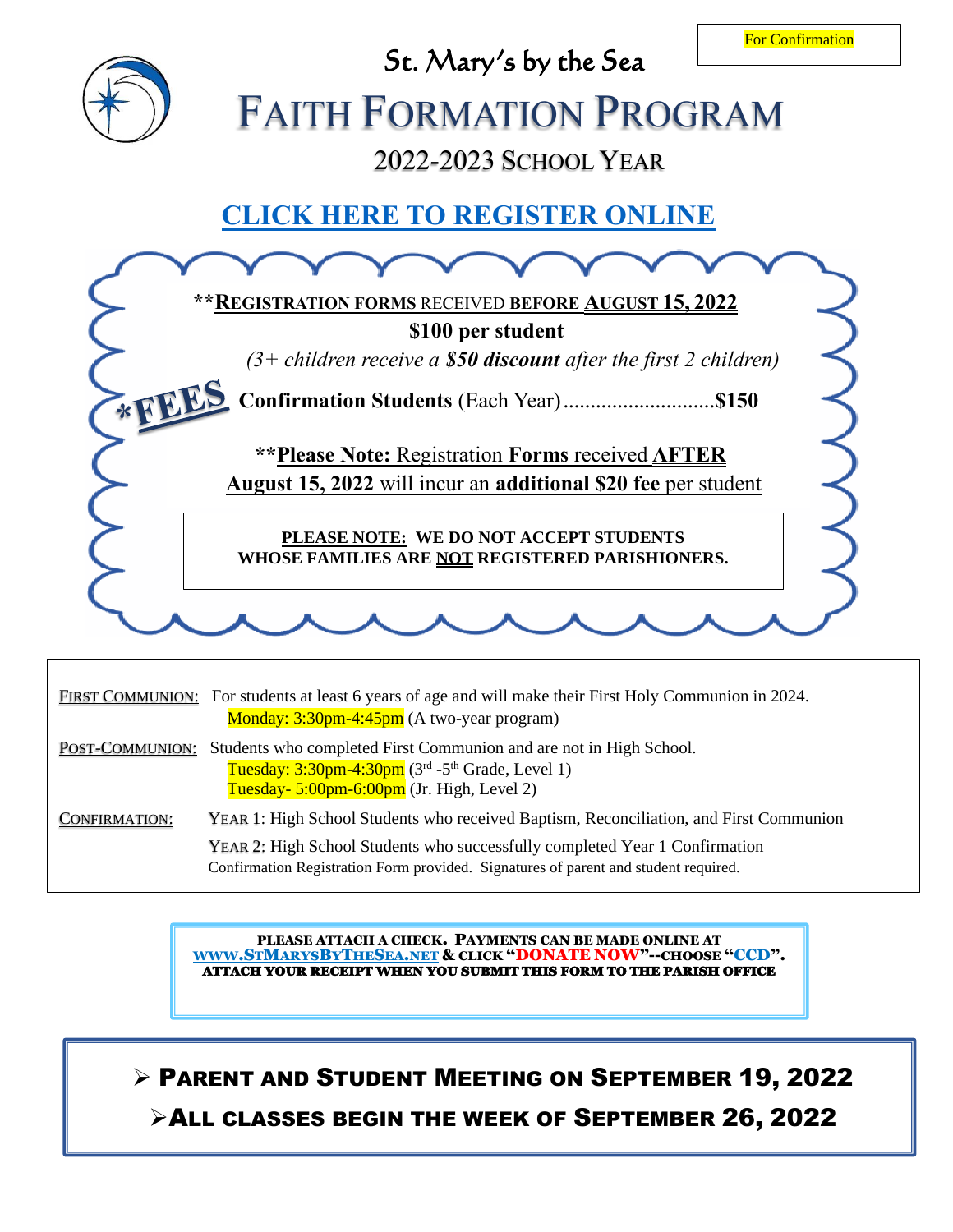## **2022-2023 REGISTRATION FOR CONFIRMATION**

|                                                                                          |                                                                     |        | School<br>Disabilities/Different Learning Requirements/Food Allergies<br>Disabilities/Different Learning Requirements/Food Allergies |          |  |  |  |
|------------------------------------------------------------------------------------------|---------------------------------------------------------------------|--------|--------------------------------------------------------------------------------------------------------------------------------------|----------|--|--|--|
|                                                                                          |                                                                     |        |                                                                                                                                      |          |  |  |  |
|                                                                                          |                                                                     |        |                                                                                                                                      |          |  |  |  |
|                                                                                          |                                                                     |        | Phone Email: Email:                                                                                                                  |          |  |  |  |
|                                                                                          |                                                                     |        | Other emergency contact or name of person(s) assigned to drop off/pick up student__________________                                  |          |  |  |  |
|                                                                                          |                                                                     |        |                                                                                                                                      |          |  |  |  |
|                                                                                          |                                                                     |        |                                                                                                                                      |          |  |  |  |
| <b>SACRAMENTS</b>                                                                        |                                                                     |        |                                                                                                                                      |          |  |  |  |
|                                                                                          | Date                                                                | Parish | City/State                                                                                                                           | Comments |  |  |  |
| Baptism                                                                                  |                                                                     |        |                                                                                                                                      |          |  |  |  |
| Reconciliation                                                                           |                                                                     |        |                                                                                                                                      |          |  |  |  |
| Eucharist                                                                                |                                                                     |        |                                                                                                                                      |          |  |  |  |
| Confirmation                                                                             | The Bishop's Office will provide a date in the Easter Season, 2024. |        |                                                                                                                                      |          |  |  |  |
|                                                                                          |                                                                     |        |                                                                                                                                      |          |  |  |  |
| <b>CONFIRMATION 2 REQUIREMENTS</b>                                                       |                                                                     |        |                                                                                                                                      |          |  |  |  |
| Have no more than three absences and arrive to class on time*                            |                                                                     |        |                                                                                                                                      |          |  |  |  |
| Video reflections - 4 total                                                              |                                                                     |        |                                                                                                                                      |          |  |  |  |
| Letter to Bishop/ Interview with Father                                                  |                                                                     |        |                                                                                                                                      |          |  |  |  |
| Parish service hours: 10 (with reflections)                                              |                                                                     |        |                                                                                                                                      |          |  |  |  |
| Prayers & Practices required for Year 1 and                                              |                                                                     |        |                                                                                                                                      |          |  |  |  |
| <b>Twenty Mysteries Rosary</b>                                                           |                                                                     |        |                                                                                                                                      |          |  |  |  |
| <b>Eight Beatitudes</b>                                                                  |                                                                     |        |                                                                                                                                      |          |  |  |  |
| <b>Works of Mercy</b><br>Seven Themes of Catholic Social Teachings                       |                                                                     |        |                                                                                                                                      |          |  |  |  |
| Twenty Basic Catholic Beliefs ("I Believe")                                              |                                                                     |        |                                                                                                                                      |          |  |  |  |
| <b>Confirmation Saint Name Reflection</b>                                                |                                                                     |        |                                                                                                                                      |          |  |  |  |
| Sponsor Form/Sponsor/Candidate Interview Reflection                                      |                                                                     |        |                                                                                                                                      |          |  |  |  |
| Participate in reading and reflecting on the Sunday gospels as well as assigned reading* |                                                                     |        |                                                                                                                                      |          |  |  |  |
| Attend a retreat (Details TBD) *                                                         |                                                                     |        |                                                                                                                                      |          |  |  |  |
| <b>CONFIRMATION 1 REQUIREMENTS</b>                                                       |                                                                     |        |                                                                                                                                      |          |  |  |  |
| Look for three asterisks above, which also applies to Confirmation 1 and                 |                                                                     |        |                                                                                                                                      |          |  |  |  |
| 1-The Nicene Creed<br>5-Act of Contrition                                                |                                                                     |        |                                                                                                                                      |          |  |  |  |
| 2-Seven Precepts of the Church 6- Saint Research and Reflection                          |                                                                     |        |                                                                                                                                      |          |  |  |  |
| 3-Seven Sins & Virtues<br>7- Catholics in the New Media Reflection                       |                                                                     |        |                                                                                                                                      |          |  |  |  |
| 4-Ten Commandments                                                                       |                                                                     |        |                                                                                                                                      |          |  |  |  |
|                                                                                          |                                                                     |        |                                                                                                                                      |          |  |  |  |
|                                                                                          |                                                                     |        |                                                                                                                                      |          |  |  |  |

## **We have read and understood clearly** the requirements for Confirmation as stated above.

We understand that we should ask questions ahead of time, especially at the mandatory parent/student meeting that will take place one week prior to starting of class.

Student Signature Date

Parent Signature Date

Please include a check of \$150 or pay online on our parish website, attach a receipt, and return this form to our parish office.